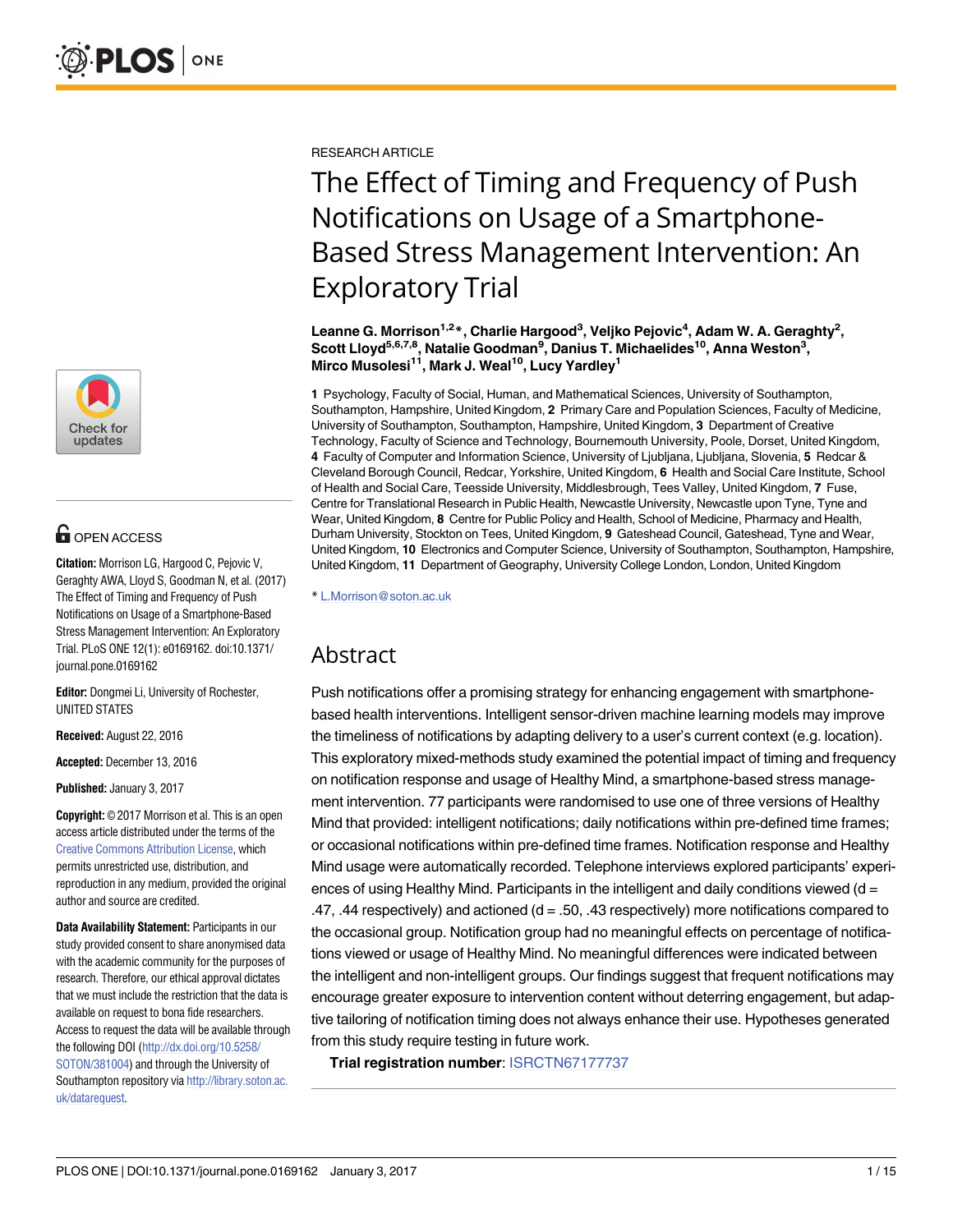<span id="page-1-0"></span>

**Funding:** The study was funded by the UK Engineering and Physical Sciences Research Council (EP/I032673/1: UBhave: Ubiquitous and social computing for positive behaviour change led by Professor Lucy Yardley); [https://www.epsrc.ac.](https://www.epsrc.ac.uk/) [uk/](https://www.epsrc.ac.uk/). The funders had no role in study design, data collection and analysis, decision to publish, or preparation of the manuscript.

**Competing Interests:** The authors have declared that no competing interests exist.

#### **Introduction**

The potential for digital interventions to effect positive behaviour change has been demonstrated in a number of health domains [[1](#page-12-0)]. Yet, intervention usage is often below desired levels [\[2,3\]](#page-12-0). Intervention prompts (e.g. emails, SMS, push notifications) have shown promise for motivating initial enrolment to health behaviour change interventions [\[4\]](#page-12-0) and evoking repeated intervention use [\[5–7\]](#page-12-0), particularly when prompts contain feedback, theoretically-informed content or behaviour change techniques [\[6,8](#page-12-0)]. Following Fogg's behavioural model [[9](#page-12-0)], prompts may provide the necessary trigger to engage with intervention content whereas theoretically informed prompt content may provide the necessary motivation to do so.

Smartphones enable on-the-go delivery of intervention content via push notifications that can be delivered at convenient times for the user or when specific intervention content is needed [\[10,11\]](#page-12-0). Notifications can also prompt access to more intensive support provided by other platforms [[12,13\]](#page-13-0). However, evidence suggests that users can receive in excess of 50 notifications per day from a variety of apps [[14](#page-13-0)]. Research has also indicated that sending additional push messages in different formats (e.g. email and SMS) may have adverse effects on desired behaviour compared to the use of just one message type [[15](#page-13-0)]. To increase the likelihood that users will attend to intervention notifications it is vital to first identify the factors that enhance or undermine notification response.

Qualitative research suggests that apps may be quickly discarded if notifications are perceived to be irritating or intrusive  $[16]$ . Notifications appear to be most acceptable when users are provided with control over if, when, and how they are received, and when notifications are delivered at convenient times that do not disrupt daily routine [16-19]. Current research does not yet provide precise indications about when these convenient times might be or the threshold for when notifications become irritating and intrusive. To optimise the potential impact of notifications from any app it is vital to establish: a) when users are most likely to attend and respond to notifications; b) how many notifications are optimal for increasing engagement.

SMS messages sent at user designated 'good' times (versus other random times) were found to have little impact on receptivity to and perceived timeliness of messages [\[20\]](#page-13-0). Instead, receptivity and timeliness of SMS messages was influenced by perceptions of the notification content (e.g. interest). It is not clear how well these findings translate to perceptions of smartphone notifications or a health behaviour change context where interest in and motivation to attend to notification content may differ. Tailoring notification delivery to user-designated 'good' times also places unnecessary burden on the user. Evidence suggests that users are not able to successfully anticipate timeframes within which they will be available and receptive to receiving notifications and that convenient moments are not necessarily consistent day to day [[13,20\]](#page-13-0).

Intelligent, sensor-driven machine learning algorithms enable the timing and content of notifications to fit with and adapt to the users' current context (e.g. location, physical activity, social interaction, sleep patterns etc.) or health state (e.g. stress, mood, physiological functioning) [[21](#page-13-0)]. To ensure the content of sensor-driven notifications is engaged with, a fundamental question is whether sensor data can determine when users are able and willing to respond to a notification [\[22–26](#page-13-0)]. If so, engagement with the content of sensor-driven notifications may be enhanced. While models developed to date show promise, early research to support their accuracy is necessarily conducted in highly controlled, contrived settings where participants are often incentivised to provide reports on the timeliness of notifications that are received several times a day. Anticipation of interruptible moments in some models has also relied on the use of wearable sensors [e.g. 26]. It is not clear how successful these models will be in a naturalistic context where users may be less inclined to respond to notifications and where it is less feasible to harness wearable sensors.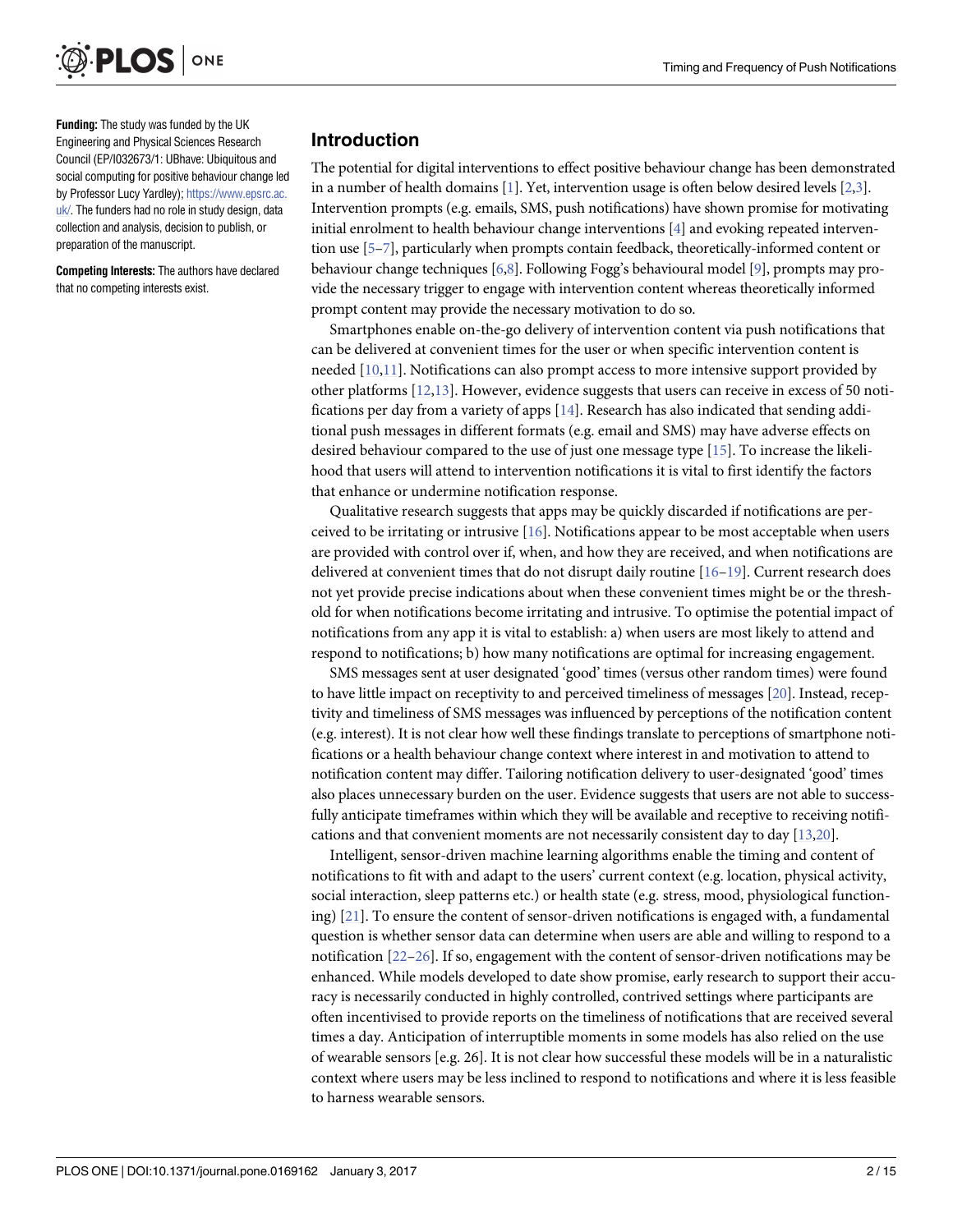<span id="page-2-0"></span>To our knowledge, no study has yet examined the impact of sensor driven notifications informed solely from phone-based sensors and delivered in a real-world public health context. This exploratory study compares the impact of intelligent, sensor-driven notifications with non-intelligent notifications sent within pre-determined timeframes. All notifications were provided by "Healthy Mind", an Android app-based stress management intervention disseminated in a UK-based public health setting. The aims of the study were to investigate the potential impact of notification timing (intelligent versus non-intelligent notifications) and frequency (daily versus occasional notifications) using a mixed methods approach. Usage patterns provided indications about the strength of any association between notification delivery and notification response or intervention usage. Qualitative data on participants' experiences of using the app generated potential explanations for when and why notifications were (not) responded to. The Healthy Mind intervention has been described in accordance with the TIDieR checklist [\[27\]](#page-13-0). The qualitative components of the study have been reported in accordance with the COREQ criteria for interviews and focus groups [[28](#page-13-0)].

## **Method**

#### Design

Participants were randomised post-baseline to one of three versions of Healthy Mind: intelligent, daily, or occasional. Intelligent notifications were triggered at times when the algorithm predicted that a user was most likely to notice and respond. Opportune times for each user were identified by sampling data from three phone-based sensors: location (GPS), movement (accelerometer), and time of day (clock). The first two notifications were triggered at random, but within designated time and frequency parameters. The timing and frequency of notification triggering was then refined after every notification, that is, the app learned when and in what contexts notifications were responded to most often. Specifically users could receive up to 3 notifications per day between 08.00 and 22.00 hours. Users could customise the time range within which notifications were received. Following this learning period, a model of interruptibility was then built for each user using a Naïve Bayesian classifier that established a relationship between specific contexts and likelihood of notification response. Once the model was trained, the user's context was sampled every 20 minutes to anticipate the likelihood of notification response.

The classifier utilised location (GPS), movement (accelerometer) and time variables that were derived from the raw sensor readings. Initially, users' sampled GPS co-ordinates were clustered and averaged within particular time-frames to infer "home" (01.00 to 06.00 hours), "work" (10.00–16.00 hours), and "other" locations. GPS co-ordinates within a 500m radius of "home" or "work" co-ordinates were then labelled as "home" or "work". Co-ordinates outside of this radius were labelled "other". Accelerometer X, Y, and Z values were collected for 60s within each 20 minute sampling window. In line with previous activity recognition research, the mean intensity of acceleration, the variance of acceleration and the mean crossing rate were then calculated from the raw accelerometer values to provide a proxy measure of movement [\[29\]](#page-13-0). Time variables were hour of day and weekend versus weekday.

The classifier labelled the likelihood of notification response as either *yes* or *no* based on the combined values of the sensed variables. A notification was only triggered if a yes label was returned (i.e. notification response was deemed likely). The relative weighting of each sensed variable within the classifier varied between users. That is, the model of interruptibility was personalised to each individual user. A Naïve Bayesian classifier assumed that variables within each personalised model were unrelated. This means that the relative weighting of each sensed variable did not vary with respect to other variables in the model. For example, the importance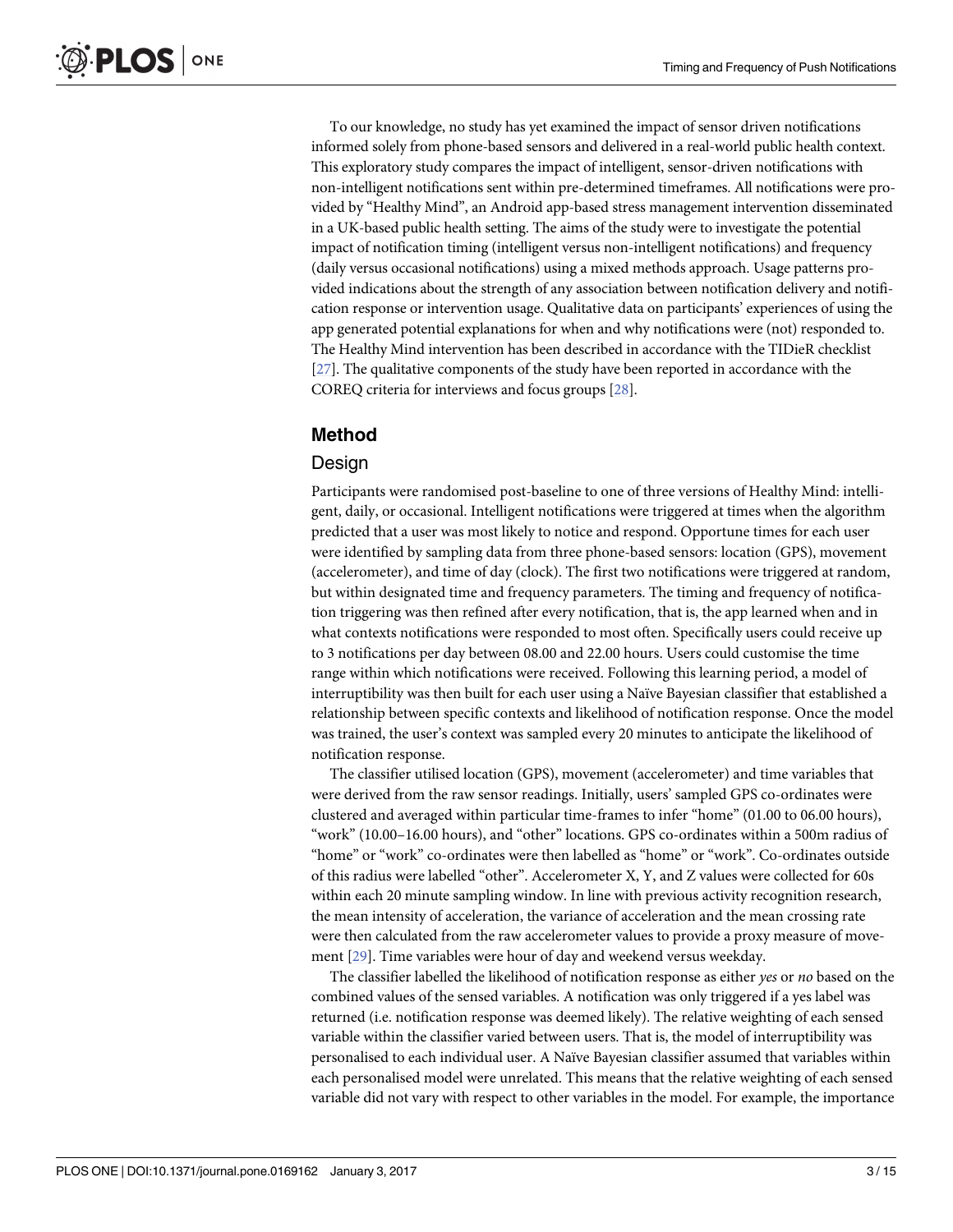<span id="page-3-0"></span>placed on a user's motion within the classifier remained the same regardless of whether the user was designated to be at home, work or other location. The sensing, data processing, and generation of interruptibility models were handled by independent open-source Android libraries [\[24,30](#page-13-0)].

Daily and occasional notifications were triggered randomly within a time range of 17.00 to 20.00 hours. As with notifications, users were able to customise this time range. If the time frame specified by the participant did not include 17.00 to 20.00 hours then notifications were triggered at another random time within the limits specified by the participant. The daily version triggered one notification within a 24 hour period. The occasional version triggered one notification within a 72 hour period. The time frame of 17.00 to 20.00 hours was chosen since prior research has indicated that intervention or notification engagement typically occurs during non-working hours [[13,17\]](#page-13-0).

#### Procedure

Employers were recruited to the study via local UK public health teams, many of whom were involved in workplace health activities via the North East Better Health at Work award (described by [\[31](#page-14-0)]). Posters, newsletters and email circulars were used to promote the study to employees, who downloaded Healthy Mind via the Google Play Store. Standard Google guidelines were followed to inform participants about what data was being collected. Data collection took place between September 2014 and February 2015 and the entire study was approved by the University of Southampton ethics committee and research governance office (approval number: 12156). Study procedures were fully automated using LifeGuide and Life Guide Toolbox software [\(http://](http://www.lifeguideonline.org/) [www.lifeguideonline.org](http://www.lifeguideonline.org/)). Therefore participants provided informed consent to participate in the study electronically. After downloading the app, participants were presented with a participant information screen that provided information about the study. Participants were informed that they could delete the app at any time. Informed consent was provided by clicking 'next' on this screen and continuing to complete the baseline self-report measures. This consent procedure was approved by the University of Southampton Ethics Committee and Research Governance Office. Participants were free to use Healthy Mind as often or as little as they wished.

A link to an online feedback survey was sent via email two weeks after initial app download, which included an invitation to participate in a semi-structured telephone interview. Participants were sent a further three email reminders to complete the online feedback survey. All participants who provided consent to be interviewed were contacted via email and/or telephone by LM to arrange the interview. The online feedback survey did not ask participants to explain their reasons for declining to give consent to be interviewed. First contact between participants and interviewers was an email to arrange a convenient date/time to conduct the telephone interview. Thus, no prior relationship between participants and interviewers was established. All interviews were conducted by a female researcher with prior training and experience in conducting qualitative interviews (LM). Interviews lasted between 10 and 32 minutes. Member checks were employed during the interview (e.g. interviewer restated or summarised participants' accounts to check understanding and prompt further elaboration). No member checks were completed after data analysis.

#### Intervention

Healthy Mind is a stand-alone Android smartphone application that offers evidence-based tools for managing stress and other negative emotions (see [Fig](#page-4-0) 1). Healthy Mind was created using the Life Guide Toolbox software [[32](#page-14-0)]. The tools provided by Healthy Mind were drawn from mindfulness-based approaches and Cognitive Behavioural Therapy (CBT) (e.g. breathing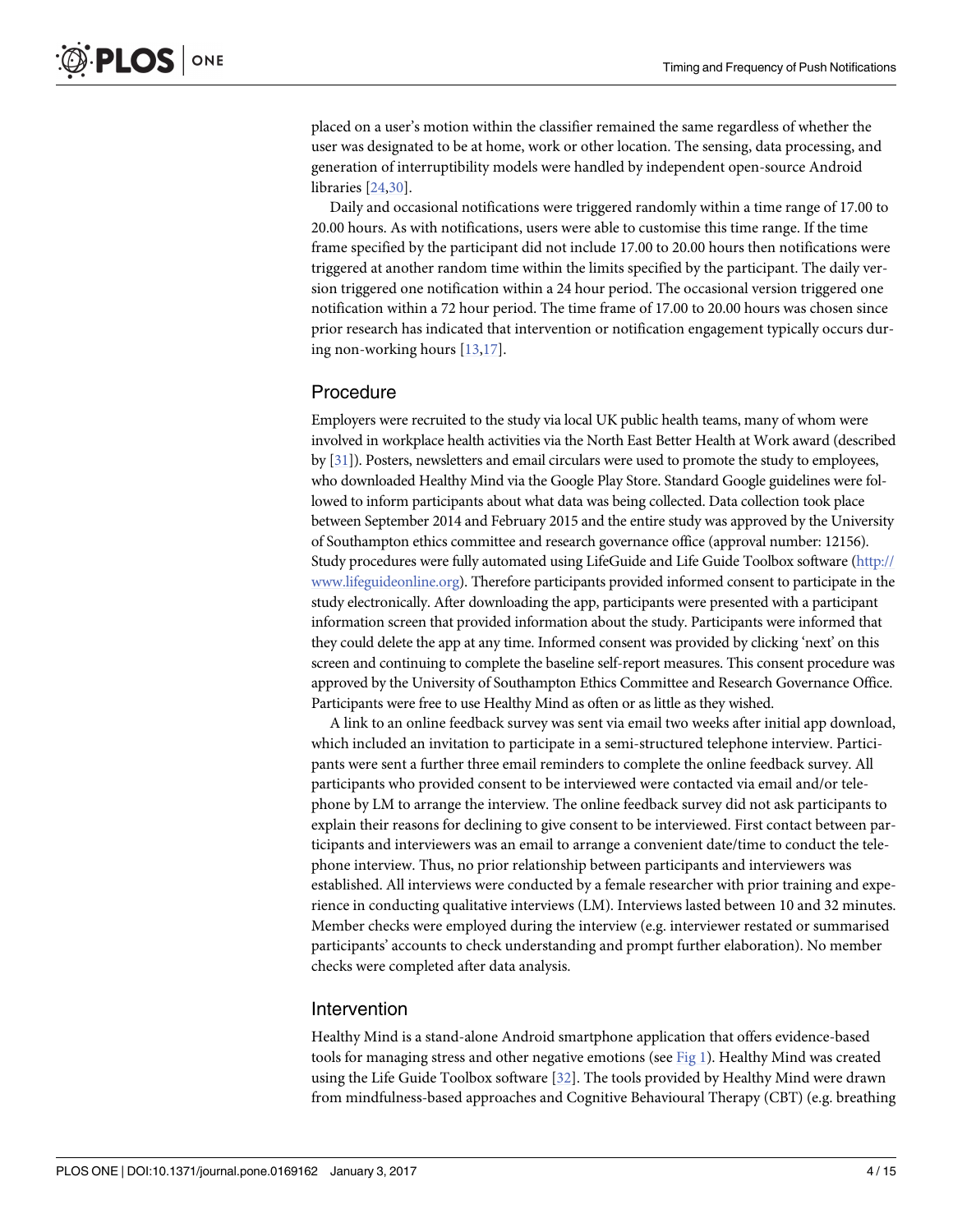<span id="page-4-0"></span>

[Fig](#page-3-0) 1. Screen shot of Healthy Mind tool menu screen, tool description screen, and tool rating screen (left to **right).**

doi:10.1371/journal.pone.0169162.g001

and meditation practices, monitoring and planning positive experiences, and self-compassion, see S1 [Table](#page-11-0) for a full list and description of the Healthy Mind tools). The content for Healthy Mind was adapted from a pre-existing web-based intervention (Healthy Paths) following a person-based approach [\[33\]](#page-14-0). Healthy Paths was originally designed and written by a multidisciplinary team comprised of psychologists and clinicians in close collaboration with individuals who were experiencing stressful life circumstances. Healthy Mind was aimed at managing stress and was not intended as an intervention for psychological disorders (e.g. depression, anxiety).

A game-based element was introduced to encourage continued usage of the app long enough for the intelligent triggering system to train (approximately two notification deliveries). Four starter tools were provided when first downloaded (see S2 [Table\)](#page-11-0). To unlock the five further tools, users were asked to rate the helpfulness of a tool each time it was viewed. Once unlocked, tools were accessible on demand; no restrictions were placed on when or how often users were able to access each tool.

All notifications consisted of a short teaser invitation (approximately 40 characters) to use one of the tools, which if clicked on, led to a further screen that offered more information about the suggested tool (see [Table](#page-5-0) 1). This information screen was designed to support participants to overcome barriers to using the tools or provide interesting new facts about how and why the tool may be helpful. A range of different messages were developed for each tool in the app to ensure variability of content. The tool suggested within each notification was tailored to participants' prior app usage and tool ratings. Three categories of notification were used: tool announcements, tool suggestions, and general reminders. Tool announcements invited participants to try out a newly unlocked tool. Tool suggestions encouraged re-use of tools that participants had previously found helpful. General reminders invited the participant to re-use the app rather than a specific tool. To minimise perceived repetitiveness, the tool suggested was varied between two consecutive notifications.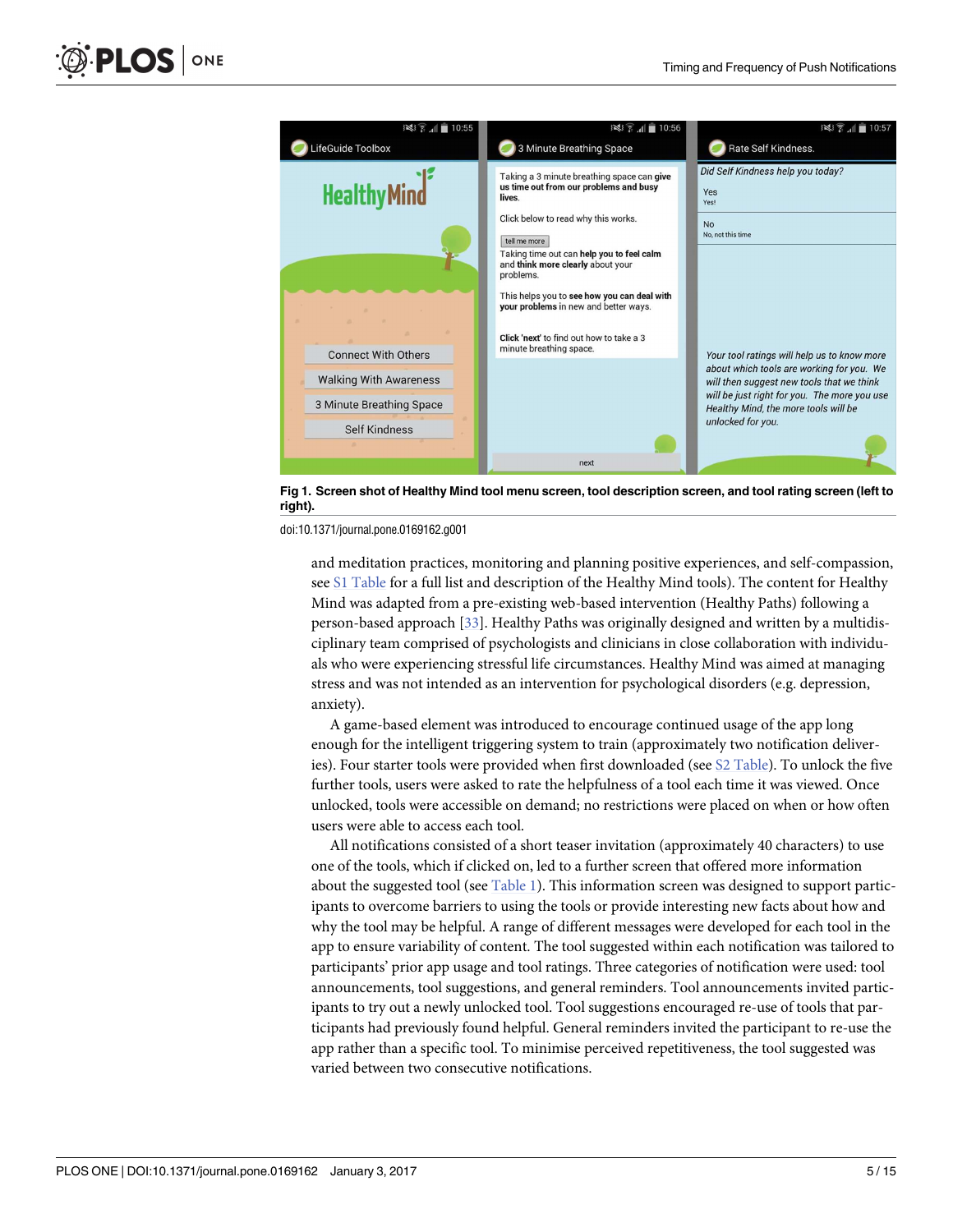#### **[Table](#page-4-0) 1. Example notification messages.**

<span id="page-5-0"></span>**PLOS** 

ONE

| <b>Notification type</b> | <b>Teaser invitation</b>                  | Information screen                                                                                                                                                                                                                                                                                                                                                                                                                                    |  |  |  |
|--------------------------|-------------------------------------------|-------------------------------------------------------------------------------------------------------------------------------------------------------------------------------------------------------------------------------------------------------------------------------------------------------------------------------------------------------------------------------------------------------------------------------------------------------|--|--|--|
| Tool<br>announcement     | A new tool has been<br>unlocked!          | Congratulations, a new tool has been unlocked for you! It's been a while since you've unlocked a new<br>tool-that's why we thought you might like a new one to try. Your new tool is: Body Scan. You can unlock<br>all the Healthy Mind Tools just by using different tools and telling us what you think of them-each time you<br>rate a tool we'll unlock a new one for you. There are 9 tools to unlock.                                           |  |  |  |
| Tool suggestion          | Do you have 3 minutes?                    | When our lives are hectic we often forget to take some time to ourselves to relax and slow down. The<br>great thing about taking a breathing space is that you can do it almost anywhere and all you need is 3<br>spare minutes! Click 'next' to give it a try.                                                                                                                                                                                       |  |  |  |
| General reminder         | Take time to look after<br>yourself today | We know it's difficult to make time to use the Healthy Mind tools when there's a lot going on in your life.<br>But this is exactly the time when you need to look after yourself by doing things that help you to feel<br>happier and healthier. It's also why we've tried to make the Healthy Mind tools quick and easy to use-so<br>that you don't need to feel quilty for taking some time out. Click 'next' to give the Healthy Mind tools a try. |  |  |  |

doi:10.1371/journal.pone.0169162.t001

#### **Measures**

At baseline, participants were asked to provide a valid email and complete a short demographic questionnaire including age, gender, and educational attainment. Baseline measures were kept intentionally short in order to mimic how individuals usually engage with apps. Usage of Healthy Mind was automatically recorded using the Life Guide Toolbox software. Table 2 provides a detailed description of the variables used to characterise notification response and intervention usage in the presented analysis. Semi-structured telephone interviews explored a) perceptions of Healthy Mind (e.g. likes, dislikes, reactions to notifications), and b) experiences of using Healthy Mind (e.g. specific tools used, time spent on the app, contexts of use) (see [S2](#page-11-0) [Table](#page-11-0) for interview schedule). Field notes were taken during and after each interview to take note of any technical/usability issues with the Healthy Mind app as well as to capture early thoughts on potential codes for analysis.

#### Analysis

Statistical analysis was performed using IBM SPSS Statistics for Windows 21 [\[34\]](#page-14-0) on usage data collected within the first 2 weeks after initial app download. Means and standard deviations were computed for continuous variables and n/% computed for categorical variables.

| Variable                       | <b>Description</b>                                                                                                                                  |
|--------------------------------|-----------------------------------------------------------------------------------------------------------------------------------------------------|
| Notifications<br>received      | The number of notifications received.                                                                                                               |
| <b>Notifications</b><br>viewed | The number of notifications viewed $(n)$ and the percentage of notifications viewed<br>relative to the number received (%).                         |
| Notifications<br>actioned      | The number of notifications $(n)$ and the percentage of notifications $(*)$ that were<br>followed by the action suggested within the notification.  |
| Response delay                 | The delay (in minutes) between when the notification was sent by the triggering<br>system and when the notification was viewed by the user.         |
| Logins ( <i>n</i> )            | The number of times participants opened the Healthy Mind app either spontaneously<br>or via a notification.                                         |
| Login duration                 | The length of time (in minutes) that participants spent on the app during each<br>separate login.                                                   |
| Total duration                 | The length of time (in minutes) that participants spent on the app.                                                                                 |
| Tool completion                | The number of times participants completed a Healthy Mind tool. Tools were defined<br>as completed if participants viewed the 'tool rating' screen. |
| Days used                      | The number of days on which participants opened the Healthy Mind tool.                                                                              |
| Ceased use                     | The proportion of participants who ceased use of Healthy Mind within 2 weeks after<br>initial download.                                             |
|                                |                                                                                                                                                     |

**Table 2. Variables characterising notification response and intervention usage.**

doi:10.1371/journal.pone.0169162.t002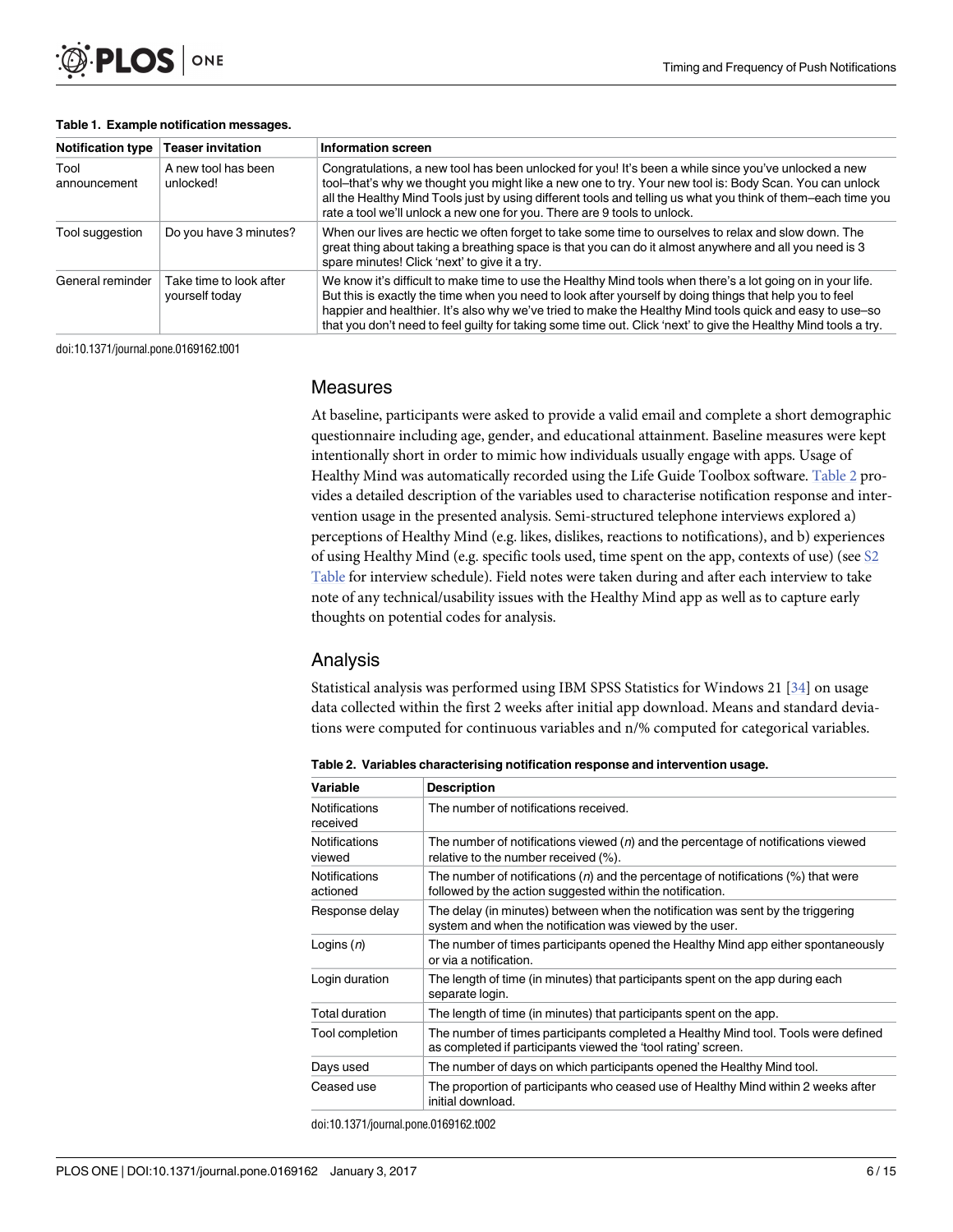<span id="page-6-0"></span>Since the sample size in this exploratory study did not provide sufficient power to definitively test for between group differences, results are interpreted as effect sizes with 95% confidence intervals [[35,36\]](#page-14-0). Eta-square and Cohen's *d* were computed as indications of effect size for continuous variables. Cramer's *V* was computed as an indication of effect size for categorical variables.

All telephone interviews were audio-recorded and transcribed verbatim. Inductive thematic analysis was used to identify recurring patterns and themes relevant to understanding participants' experiences of receiving notifications [\[37\]](#page-14-0). Data collection and analysis proceeded iteratively. The analysis was conducted by LM through a series of phases. First, transcripts were read and re-read then hand coded line-by-line using 'in-vivo' codes wherever possible. This preliminary set of codes were then organised into a set of potential themes. Constant comparison and deviant case analysis were used to identify data that did not fit within potential theme structure. Themes were subsequently added, merged and/or refined as appropriate. The final coding and theme structure was discussed and agreed with AW. A paper trail was maintained throughout all phases of analysis documenting progression from the raw data to the final theme structure and reported findings.

The analysis was conducted from a realist perspective, assuming that participants' reports were a reflection of their genuine attitudes or experiences. This was an exploratory study and as such the primary analyst (LM) did not hold any pre-conceptions about what themes may emerge from the qualitative data. That said, the qualitative and quantitative analyses were conducted in parallel. It is therefore possible that emerging findings from the quantitative analyses influenced interpretation of the qualitative data and the relative salience of emerging themes.

#### **Results**

#### Sample characteristics

In total, 202 participants downloaded Healthy Mind and 162 were randomised to one of the three notification groups. 40 participants did not complete the baseline measures and so were not randomised to one of the three notification groups. An early technical error affected the first 85 randomised participants. 77 participants therefore provided usable data for the presented analysis (intelligent:  $n = 25$ ; daily:  $n = 19$ ; occasional:  $n = 33$ ).

Just over half the participants were female ( $n = 48, 62\%$ ) with one participant declining to answer. Age data was missing or suspected to be false (i.e. default selected) for 8 participants. The age range of the remaining participants was 18 to 62 years ( $M = 35.94$ ,  $SD = 10.54$ ). Around half ( $n = 41$ , 53%) of the participants reported university level education (undergraduate or postgraduate degree), 6 (8%) reported A-level education, 13 (17%) reported GCSE level education, 8 (10%) reported attaining a diploma, vocational or professional qualification, 8 (10%) reported no formal educational qualifications, and 1 declined to answer.

#### Notification response and intervention usage

On average, seven notifications were received  $(M = 7.03, SD = 4.94)$  and two notifications were viewed ( $M = 2.16$ ,  $SD = 3.28$ ) and subsequently actioned ( $M = 1.71$ ,  $SD = 3.18$ ). The average delay between receiving and viewing a notification was just under 3 hours (*M* = 163 minutes, *SD* = 362 minutes). Participants logged in to Healthy Mind between 1 and 26 times (*M* = 4.56,  $SD = 4.8$ ) and used it on between 1 and 12 days ( $M = 2.96$ ,  $SD = 2.55$ ). Participants completed between 0 and 24 tools ( $M = 3.92$ ,  $SD = 5.58$ ). The average duration ( $M$ ) of each login was 4 minutes ( $SD = 9$  minutes) and average total duration of use 19 minutes ( $SD = 48$  minutes). Just over half the participants stopped using Healthy Mind within 2 weeks post-download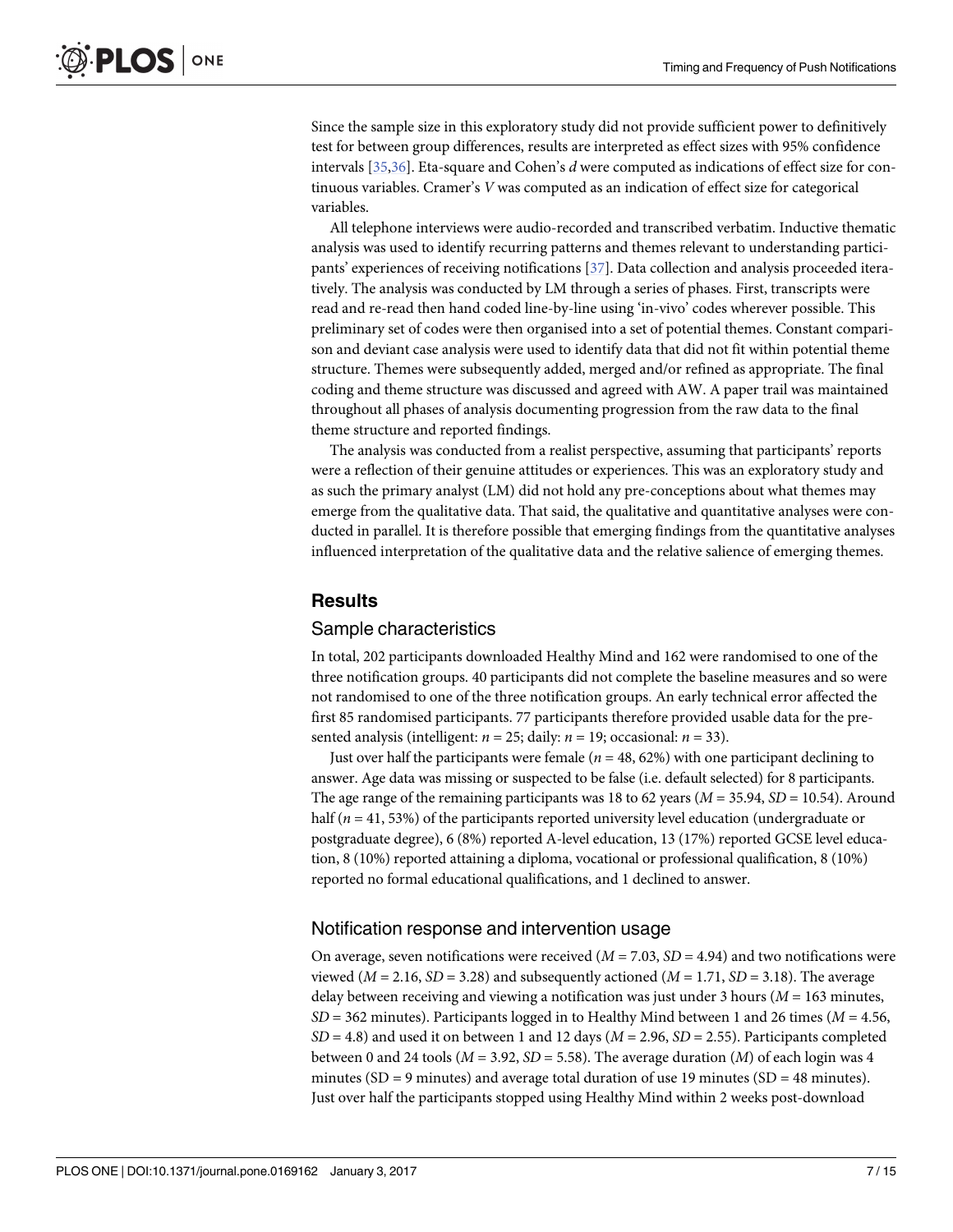|                            | Intelligent   | Daily         | <b>Occasional</b> |
|----------------------------|---------------|---------------|-------------------|
| Notifications received     | 8.08(6.17)    | 10.00 (5.28)  | 4.52(1.03)        |
| Notifications actioned (n) | 2.60(4.41)    | 2.05(3.41)    | .85(1.20)         |
| Notifications viewed (n)   | 2.92(4.47)    | 2.63(3.69)    | 1.3(1.24)         |
| Logins                     | 5.44(7.03)    | 4.89(4.14)    | 3.7(2.57)         |
| Days used                  | 3.04(2.94)    | 3.63(3.30)    | 2.52(1.52)        |
| Response delay (min)       | 252 (532)     | 195 (327)     | 67 (108)          |
| Login duration (mins)      | 4(3)          | 3(3)          | 6 (13)            |
| Total duration (mins)      | 19 (52)       | 13(19)        | 23(55)            |
| Notifications actioned (%) | 25.17 (28.52) | 19.00 (26.37) | 18.94 (27.83)     |
| Notifications viewed (%)   | 29.80 (29.06) | 28.05 (32.49) | 30.45 (30.42)     |
| Tools completion           | 4.04(7.05)    | 3.47(3.94)    | 4.09(5.28)        |

#### <span id="page-7-0"></span>**Table 3. Descriptive statistics for notification response and app usage by group, M (SD).**

doi:10.1371/journal.pone.0169162.t003

(*n* = 36, 53%). Table 3 presents descriptive statistics (*M*, *SD*) for notification response and app usage by group.

Table 4 presents Cohen's *d* for pairwise group comparisons where  $\eta^2 \ge 0.01$  (small effect). Medium effects of group were found for the number of notifications viewed,  $\eta^2 = .14$  (95% CI .00 - .33), and actioned,  $\eta^2$  = .15 (95% CI .00 - .35). The intelligent and daily groups appeared to view more notifications (medium effect), and take action on more notifications (medium effect) compared with the occasional group. Medium effects of group were also found for the number of logins,  $\eta^2$  = .06 (95% CI .00 - .22), the number of days on which the app was used,  $\eta^2$  = .06 (95% CI .00 - .22), and delay in viewing a notification,  $\eta^2 = 0.05$  (95% CI .00 - .18). The intelligent and daily groups appeared to log into the app more (small effect) and have a shorter response delay (small-medium effect) than the occasional group. The daily group also appeared to use the app on a greater number of days than the occasional group (small-medium effect).

A small effect of group was found for duration of each login,  $\eta^2 = .02$  (95% CI .00 - .10), total duration of app usage,  $\eta^2 = .01$  (95% CI .00 - .06), and the percentage of notifications actioned,  $\eta^2$  = .01 (95% CI .00 - .08). Duration of app use appeared to be shorter in the daily group compared with the occasional group (small effects). The intelligent group appeared to

|                              | Intelligent vs daily |             | Intelligent vs occasional |             | Daily vs occasional |              |
|------------------------------|----------------------|-------------|---------------------------|-------------|---------------------|--------------|
|                              | d                    | 95% CI      | d                         | 95% CI      | d                   | 95% CI       |
| Notifications received       | $-33*$               | $-.93, .27$ | $76***$                   | .19, 1.31   | $1.29***$           | .58, 1.98    |
| Notifications actioned $(n)$ | .14                  | $-46, .73$  | $.50**$                   | $-04, 1.04$ | $.43**$             | $-16, 1.00$  |
| Notifications viewed $(n)$   | .07                  | $-53.067$   | $.47**$                   | $-07.100$   | $.44**$             | $-15, 1.01$  |
| Logins                       | .09                  | $-0.51.09$  | $.31*$                    | $-22.084$   | $.33*$              | $-25.090$    |
| Days used                    | .19                  | $-79.41$    | $.24*$                    | $-29.75$    | $.40**$             | $-18, .97$   |
| Response delay (min)         | .10                  | $-49, .70$  | $.38**$                   | $-15.091$   | $.39**$             | $-0.20, .97$ |
| Login duration (mins)        | .29*                 | $-.31, .89$ | $-21*$                    | $-72, .32$  | $-.28*$             | $-0.85, .29$ |
| Total duration (mins)        | .16                  | $-44, .75$  | $-.07$                    | $-59.45$    | $-0.23*$            | $-79.34$     |
| Notifications actioned (%)   | .23*                 | $-37, .82$  | $.22*$                    | $-0.3074$   | .00                 | $-12, 12$    |

#### Note.

\*\*\* denotes large effect  $( \ge .8)$ 

\*\* denotes medium  $( > .5)$  and small-medium effect  $( > .35)$  and

\* denotes small effect  $( \geq .2)$  according to Cohen's guidelines [\[38](#page-14-0)].

doi:10.1371/journal.pone.0169162.t004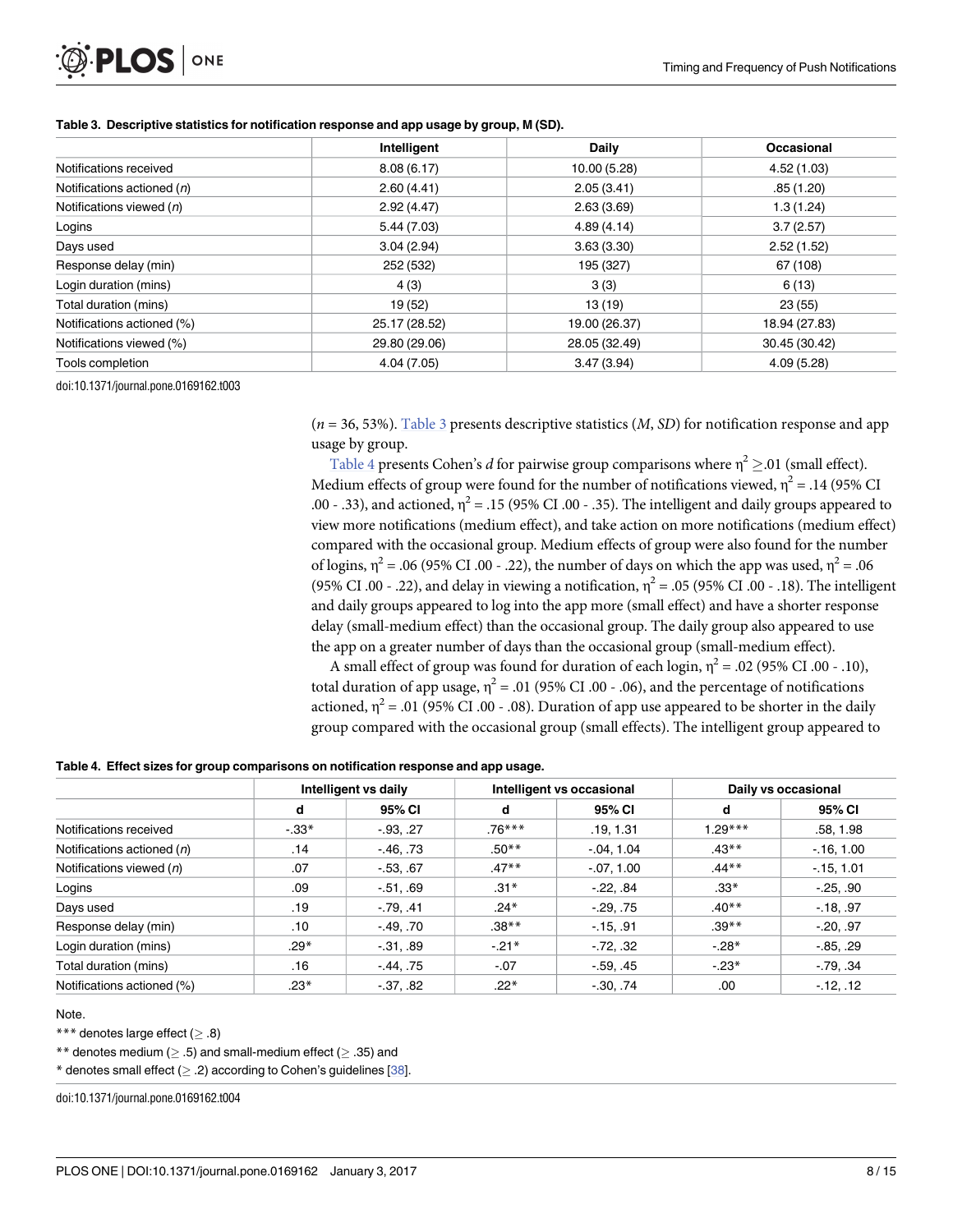take action on a greater percentage of notifications compared with both the daily and occasional groups (small effect). A small effect of group was also found for the proportion of participants ceasing use of Healthy Mind within 2 weeks after initial download, Cramer's *V* = .19. A higher proportion of participants in the intelligent group appeared to cease use of Healthy Mind ( $n = 15,60\%$ ) compared with the daily ( $n = 8,42\%$ , Cramer's  $V = .18$ ) and occasional (*n* = 13, 39%, Cramer's *V* = .20) groups. Similar proportions of participants appeared to cease use of Healthy Mind in the daily and occasional groups (Cramer's *V* = .03).

The effect of group on the percentage of notifications viewed,  $\eta^2 = .00$  (95% CI .00 - .02), and tool completion was negligible,  $\eta^2$  = .00 (95% CI .00 - .04).

#### Intervention experiences

Seven participants provided consent to be interviewed; 6 participants were subsequently interviewed (intelligent:  $n = 2$ , occasional:  $n = 4$ ) with 1 providing no response to contacts from the research team. All 6 participants were female, aged between 21 to 52 years of age (*M* = 34.17,  $SD = 11.44$ ). Most were educated to at least degree level ( $n = 5, 83%$ ). Two participants were affected by the early technical error affecting intended delivery of notifications. However, they were included in the qualitative analysis as their experiences of using Healthy Mind could nevertheless provide useful insights of app engagement. Three themes provide insight into participants' experiences of notifications.

**Notification awareness.** A small number of participants accurately reported on the timing and frequency of notification delivery. Other participants appeared to be unaware of the notification delivery schedule or reported inaccurate perceptions. Some participants commented that they were happy with the number and type of notifications received. Others described experiencing frustration in response to a perceived lack of variety in the notification content:

"And then in the end it got me a bit annoyed, 'cause I was like, 'Oh, I've done this already come on, you know, if you're going to send me a reminder, like, it'll be nice if it was something different." (P12)

Notifications appeared to be one of a range of factors that encouraged participants to use the app. Most participants appeared to perceive the notifications as a reminder to use the Healthy Mind tools. Participants commented that notifications encouraged them to take time out or stop and think about their day.

"So it's been really useful for, 'cause I'm really busy, have two jobs and children and lots of other stuff, so sometimes you just forget to take time for yourself so. . ., and getting that reminder, as well, is really good. That kind of thing, oh yeah, I should have a few minutes just to sort myself out." (P08)

Participants differed in the extent to which they reported relying on the notifications; some participants reported using the app only in response to notifications (but not necessarily after every notification), others reported spontaneous use of the app. One participant explained that whilst she did not rely on the notifications to remind her to use the tools, the notifications did prompt her to consider how helpful the tools had been.

**Changing relationships.** A few participants discussed how the usefulness of notifications lessened as they became familiar with the app content and more experienced with using the Healthy Mind tools. One participant explained that after an initial learning period, the tools were used as and when needed rather than in response to a notification and often without the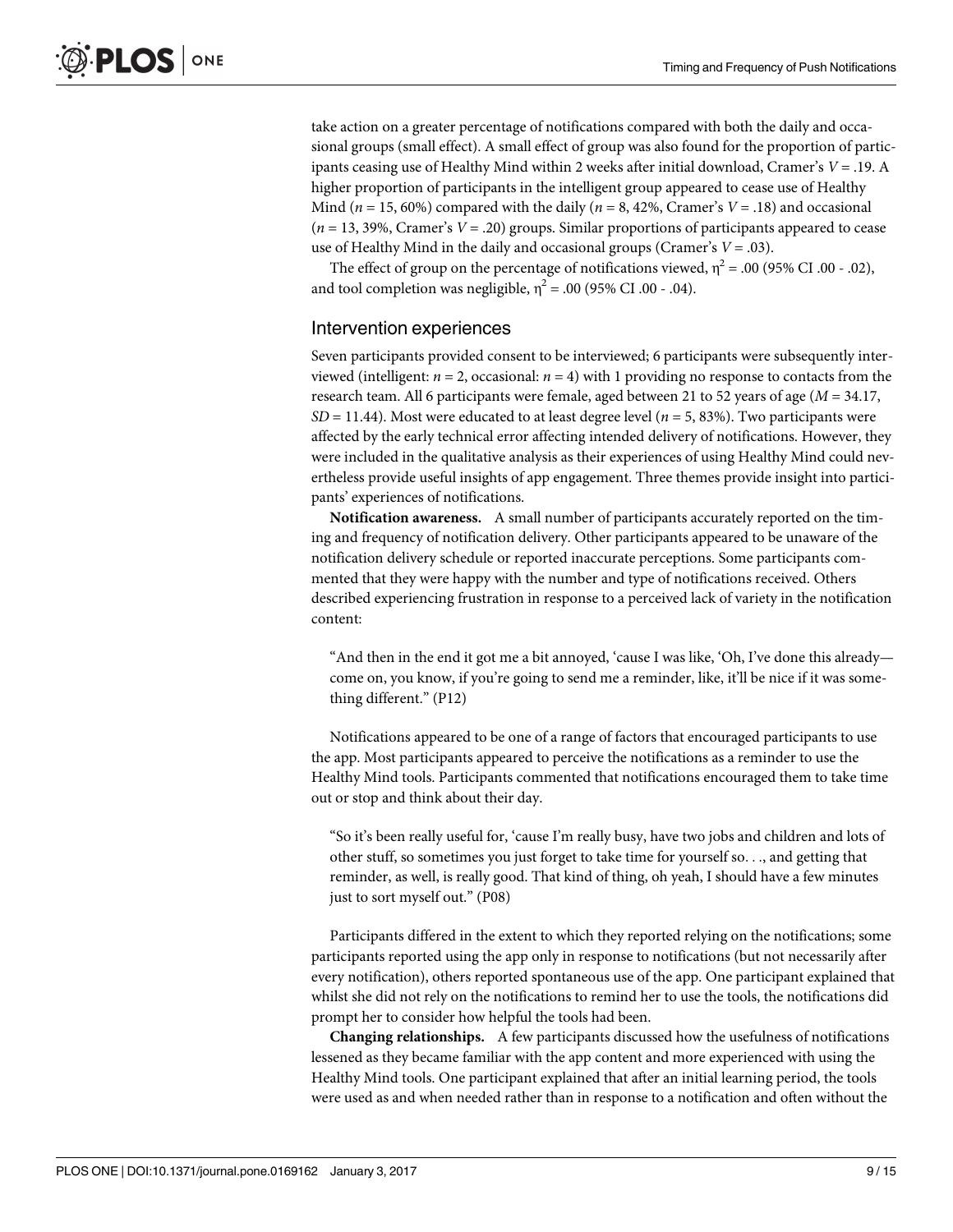need to access Healthy Mind. Participants also described quickly working out and sticking to their favoured tools.

"When I first started using the app, I was using the app and kind of like responding to the prompts, and then, as I've kind of practiced a bit more, I don't tend to, like, use the actual app as much–it's just more that I've kind of learnt the techniques that it's taught me, and I use them as I need. So yeah, I'd kind of say like my relationship kind of, like, changed." (P09)

**Context and fit.** The contexts in which notifications were responded to varied between each participant. Some participants reported using the app and picking up notifications in the evening to reflect on the day. Other participants reported using the app as a positive start to the day, during the working day while travelling, or only in response to stressful experiences. Another participant described using the app while commuting on public transport, which constrained use of some of the tools.

"But you know what, I've not, I've never tried to do that [Healthy Mind] in the right conditions, I think, I've kind of thought 'oh, I've got twenty five minutes on the [train], perhaps we'll do it then,' but I kind of feel self-conscious . . .. So again, what, how I haven't probably used it is in the privacy of my own home, sitting down really to kind of go through it, understand about that sort of, learn that kind of relaxation technique, and, and use it in, use it in that way." (P11)

Most of the participants reported picking up notifications at times that they perceived to be most useful or convenient, not necessarily when the app sent them through. Indeed, a couple of participants discussed their appreciation of the tone of the notifications, which they perceived to offer suggestions rather than overt demands for immediate action.

"It wasn't kind of like, 'oh, you've got to do this now' you know? It wasn't kind of making demands on your time, it was just kind of like reminding you that, like, these are things that help you to kind of fight stress." (P09)

### **Discussion**

In terms of timing, no meaningful differences were found between intelligent, sensor driven and pre-determined, static notification delivery. This counters conclusions drawn from prior research where sensor-driven models have shown slight advantages over non-sensordriven comparators [[24\]](#page-13-0). However, prior research has examined sensor-driven models in artificial experimental settings where participants were incentivised to respond accurately to arbitrary, survey-based notifications. The contrasting pattern of results observed in the current study highlights the need to evaluate emerging sensor-driven intervention models in a variety of contexts, particularly real-world use. In terms of frequency, more notifications were viewed and actioned in the intelligent and daily groups compared to the occasional group. The percentage of notifications viewed and actioned appeared equivalent across groups, as did the number of Healthy Mind tools completed. This suggests that sending frequent, daily notifications may not have adverse effects on response rate, nor does it seem to deter app usage. Sending frequent, daily notifications also means that users are likely to see more intervention content.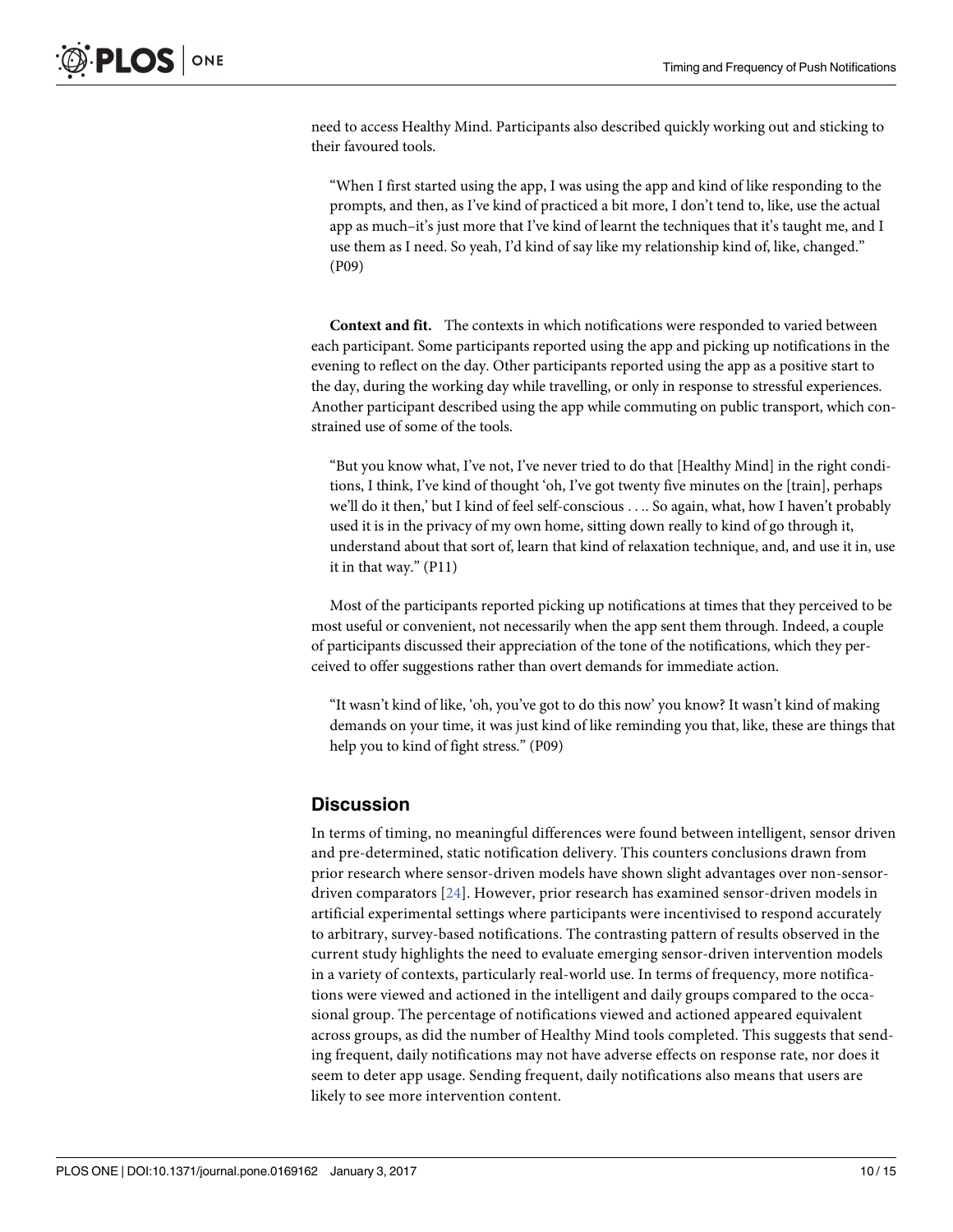<span id="page-10-0"></span>Participants in this study appeared to pay little conscious attention to the frequency and timing of notifications–instead some were demotivated by the perceived repetitiveness of the notification content despite attempts to provide variety. The influence of notification content has been noted previously [[20](#page-13-0)] and highlights the need to adequately pilot content [[39](#page-14-0)] to ensure that it provides a sufficiently interesting and rewarding experience [\[40\]](#page-14-0).

Response to notifications and usage of Healthy Mind was low across the three notification groups. On average, participants opened notifications a few hours after receipt and stopped using Healthy Mind after a few days. It has been suggested by previous research that perceived social pressure may drive notification response [[25](#page-13-0)]. Indeed, qualitative data from the current study indicated that notifications were perceived as suggestions for actions that can be ignored or deferred to a later time, as needed. More frequent response to notifications may be seen for interventions that incorporate an explicit social or support-based component. Participants in the current study also described ceasing use of Healthy Mind once they were familiar with the tools available. This pattern of usage fits with prior qualitative research highlighting individuals' tendency to use apps fleetingly  $[16]$  $[16]$  $[16]$  or to "outgrow" apps  $[41]$  $[41]$  $[41]$ . A low-intensity, short-term pattern of usage is not necessarily problematic for all app-based behaviour change interventions. A few days of quick logins may be sufficient to enable users to learn new tools that can then be practiced without guidance from an intervention.

#### Limitations

The sample size did not offer sufficient power to definitively test for between group differences. The effect sizes reported in this study should be considered tentative and no conclusions were drawn from small effects given that all confidence intervals crossed zero. The qualitative sample was also not sufficient to achieve saturation or to compare experiences across the different notification groups. Explanations for the data in this study are hypothesis generating only and should be used to stimulate further empirical research. While the accuracy of the intelligent triggering system has been tested and reported elsewhere [\[24\]](#page-13-0) it was not explicitly tested within this study. Previous tests of the intelligent triggering system also examined user interruptibility independently from intervention content. Different notification types (e.g. tool announcements vs. tool suggestions) may be associated with varied response rates. Notification content could not be examined experimentally in this study since the frequency of each notification type varied according to app usage patterns. New libraries for content-driven notifications have recently been developed [\[42\]](#page-14-0). Further empirical research is needed to examine the effect of notification content and purpose on user receptivity and response in the context of health behaviour interventions.

The design of this study did not permit us to examine the effect of notification group on perceived stress or other health-related outcomes. Further research in a larger sample over a more extended period is needed to identify whether frequency or timing of notification delivery is associated with health-related change. Finally, this study examined the impact of notification timing and frequency for one specific intervention, with one specific implementation of intelligent sensor-driven notifications. Additional research is needed to examine whether the same pattern of results is observed for other interventions that may have varied aims, target behaviour(s) and populations, content, notification types, and sensor-driven data models.

#### **Implications**

The results from this study suggest that, in naturalistic settings, tailoring notification delivery to location, movement, and time of day may not always offer any advantage over a priori assumptions about convenient moments. Smartphones offer a wide range of contextual data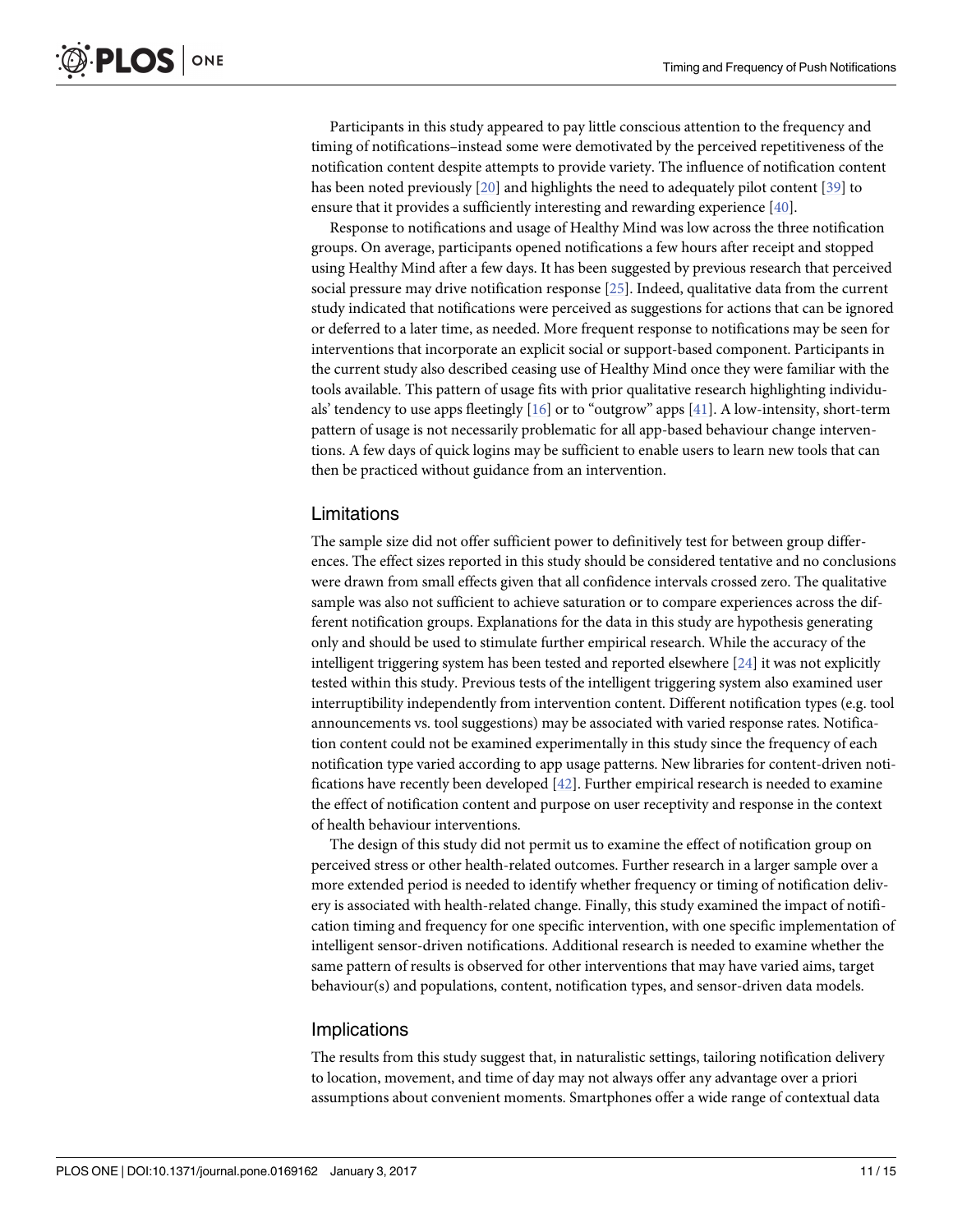<span id="page-11-0"></span>that were not utilised in the current study. It may be that alternative combinations of sensor data will enhance response rates and intervention usage. The results from this study also suggest that sending frequent, daily notifications may not deter users from engaging with an appbased intervention and could mean that they are exposed to more of the intervention content. However, precise thresholds for the frequency at which notifications deter or encourage intervention usage are not yet known. For example, it may be that while daily notifications are acceptable, several notifications per day may be unacceptable. Similarly, too many intelligent, sensor-driven notifications may be perceived by users as random. Optimal thresholds may also vary for different population sub-groups and health behaviours. Larger scale studies are needed to test the hypotheses generated from this study and to examine the impact of other combinations of sensor data and different notification delivery schedules.

Current approaches to measuring intervention engagement typically rely on objectively recorded usage data, which may underestimate engagement with the intervention content. It may be that initial notification receipt or observed app usage provided reminders to practice relevant tools at a later time. Subsequent practice of the tool will not be reflected in the observed usage patterns. Identifying variables that indicate optimal receptivity to intervention content is an ongoing challenge for the development of just-in-time adaptive interventions [[43](#page-14-0)]. Nested qualitative studies can provide more in-depth insight of participants' experiences following the intervention and their potential reasons for continued engagement or disengagement [[33](#page-14-0)]. Adoption of a mixed-methods approach to evaluating digital interventions can support more informed and appropriate conceptualisations about what constitutes poor versus successful engagement and the factors that underlie whether and when an individual stops using an intervention. Additional work is needed to identify and evaluate novel methods for assessing engagement with digital interventions that can capture off-line activities and experiences.

#### **Conclusion**

This exploratory study suggests that tailoring the delivery of notifications based on users' current location and movement may not always encourage greater response rates or intervention usage in a naturalistic setting compared to sending notifications at assumed good times. This study also suggests that sending frequent, daily notifications may enhance exposure to intervention content without deterring continued engagement. Additional research is needed to test the hypotheses generated from this study and to examine whether other types and combinations of phone-based sensor data can enhance the delivery of notifications and subsequent behaviour change within different health behaviour change interventions. Mixed methods approaches that combine quantitative and qualitative data can provide a clearer and more comprehensive picture of user engagement with health behaviour change interventions.

### **Supporting Information**

**S1 [Table.](http://www.plosone.org/article/fetchSingleRepresentation.action?uri=info:doi/10.1371/journal.pone.0169162.s001) Healthy Mind Tools.** (DOCX)

**S2 [Table.](http://www.plosone.org/article/fetchSingleRepresentation.action?uri=info:doi/10.1371/journal.pone.0169162.s002) Interview Schedule.** (DOCX)

#### **Acknowledgments**

We would like to thank all participants for agreeing to share their data, views, and experiences. We would also like to thank the Workplace Health Improvement Specialists who recruited employers to the study, who in turn supported recruitment of participants.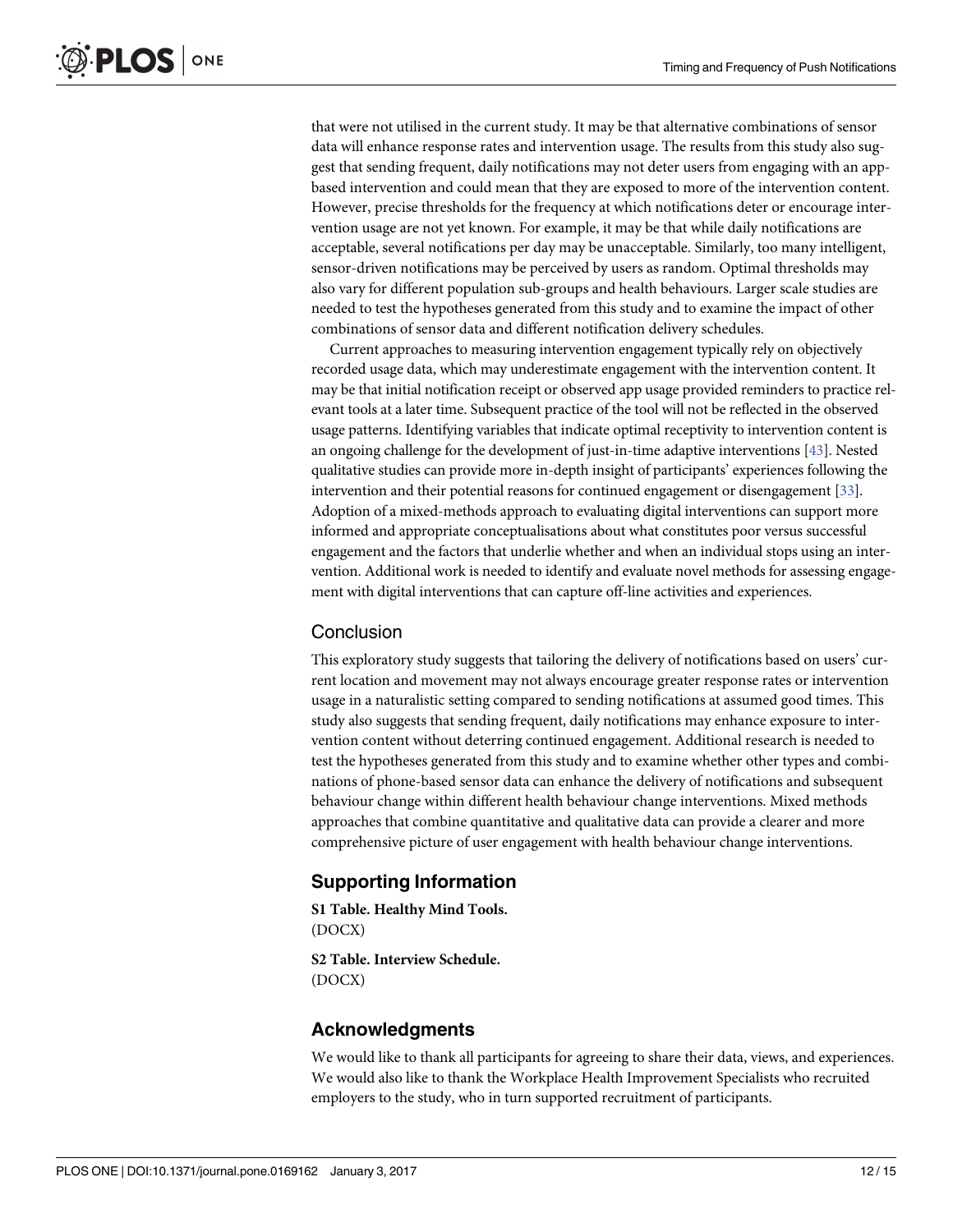#### <span id="page-12-0"></span>**Author Contributions**

**Conceptualization:** LGM CH VP DTM MM MJW LY.

**Data curation:** LGM CH VP DTM.

**Formal analysis:** LGM AW.

**Funding acquisition:** MM MJW LY.

**Investigation:** LGM CH VP DTM.

**Methodology:** LGM CH VP AWAG DTM MM MJW LY.

**Project administration:** LGM CH VP.

**Resources:** LGM CH VP AWAG SL NG DTM.

**Software:** LGM CH VP DTM.

**Supervision:** MM MJW LY.

**Validation:** LGM CH VP AW.

**Visualization:** LGM.

**Writing – original draft:** LGM LY.

**Writing – review & editing:** LGM CH VP AWAG SL NG DTM AW MM MJW LY.

#### **References**

- **[1](#page-1-0).** Lustria MLA, Noar SM, Cortese J, Van Stee SK, Glueckauf RL, Lee J. A meta-analysis of web-delivered tailored health behavior change interventions. J Health Commun. 2013; 18(9):1039–1069. doi: [10.](http://dx.doi.org/10.1080/10810730.2013.768727) [1080/10810730.2013.768727](http://dx.doi.org/10.1080/10810730.2013.768727) PMID: [23750972](http://www.ncbi.nlm.nih.gov/pubmed/23750972)
- **[2](#page-1-0).** Kohl LFM, Crutzen R, de Vries NK. Online prevention aimed at lifestyle behaviors: a systematic review of reviews. J Med Internet Res. 2013; 15(7):e146. doi: [10.2196/jmir.2665](http://dx.doi.org/10.2196/jmir.2665) PMID: [23859884](http://www.ncbi.nlm.nih.gov/pubmed/23859884)
- **[3](#page-1-0).** Pagoto S, Bennett GG. How behavioral science can advance digital health. Transl Behav Med. 2013; 3 (3):271–6. doi: [10.1007/s13142-013-0234-z](http://dx.doi.org/10.1007/s13142-013-0234-z) PMID: [24073178](http://www.ncbi.nlm.nih.gov/pubmed/24073178)
- **[4](#page-1-0).** Bardus M, Blake H, Lloyd SL, Suggs S. Reasons for participating and not participating in a e-health workplace physical activity intervention. Int J Workplace Health Manag. 2014; 7(4):229–246.
- **[5](#page-1-0).** Brouwer W, Kroeze W, Crutzen R, de Nooijer J, de Vries NK, Brug J, et al. Which intervention characteristics are related to more exposure to internet-delivered healthy lifestyle promotion interventions? A systematic review. J Med Internet Res. 2011; 13(1):e2. doi: [10.2196/jmir.1639](http://dx.doi.org/10.2196/jmir.1639) PMID: [21212045](http://www.ncbi.nlm.nih.gov/pubmed/21212045)
- **[6](#page-1-0).** De Leon E, Fuentes LW, Cohen JE. Characterizing periodic messaging interventions across health behaviors and media: systematic review. J Med Internet Res. 2014; 16(3):e93. doi: [10.2196/jmir.2837](http://dx.doi.org/10.2196/jmir.2837) PMID: [24667840](http://www.ncbi.nlm.nih.gov/pubmed/24667840)
- **[7](#page-1-0).** Fry JP, Neff RA. Periodic prompts and reminders in health promotion and health behavior interventions: Systematic review. J Med Internet Res. 2009; 11(2):e16. doi: [10.2196/jmir.1138](http://dx.doi.org/10.2196/jmir.1138) PMID: [19632970](http://www.ncbi.nlm.nih.gov/pubmed/19632970)
- **[8](#page-1-0).** Morrison LG, Yardley L, Powell J, Michie S. What design features are used in effective e-health interventions? A review using techniques from Critical Interpretive Synthesis. Telemedicine and e-Health. 2012; 18(2):137–44. doi: [10.1089/tmj.2011.0062](http://dx.doi.org/10.1089/tmj.2011.0062) PMID: [22381060](http://www.ncbi.nlm.nih.gov/pubmed/22381060)
- **[9](#page-1-0).** Fogg BJ. A Behavior Model for Persuasive Design. In: Chatterjee S, Dev P, editors. Proceedings of the 4th International Conference on Persuasive Technology; 2009 Apr 26–29; Claremont, CA, USA. New York, NY: ACM; 2009. p. 40.
- **[10](#page-1-0).** Ben-Zeev D, Schueller SM, Begale M, Duffecy J, Kane JM, Mohr DC. Strategies for mHealth Research: Lessons from 3 Mobile Intervention Studies. Adm Policy Ment Health. 2014; 42(2):157–167.
- **[11](#page-1-0).** Danaher BG, Brendryen H, Seeley JR, Tyler MS, Woolley T. From black box to toolbox: Outlining device functionality, engagement activities, and the pervasive information architecture of mHealth interventions. Internet Interv. 2015; 2(1) :91–101. doi: [10.1016/j.invent.2015.01.002](http://dx.doi.org/10.1016/j.invent.2015.01.002) PMID: [25750862](http://www.ncbi.nlm.nih.gov/pubmed/25750862)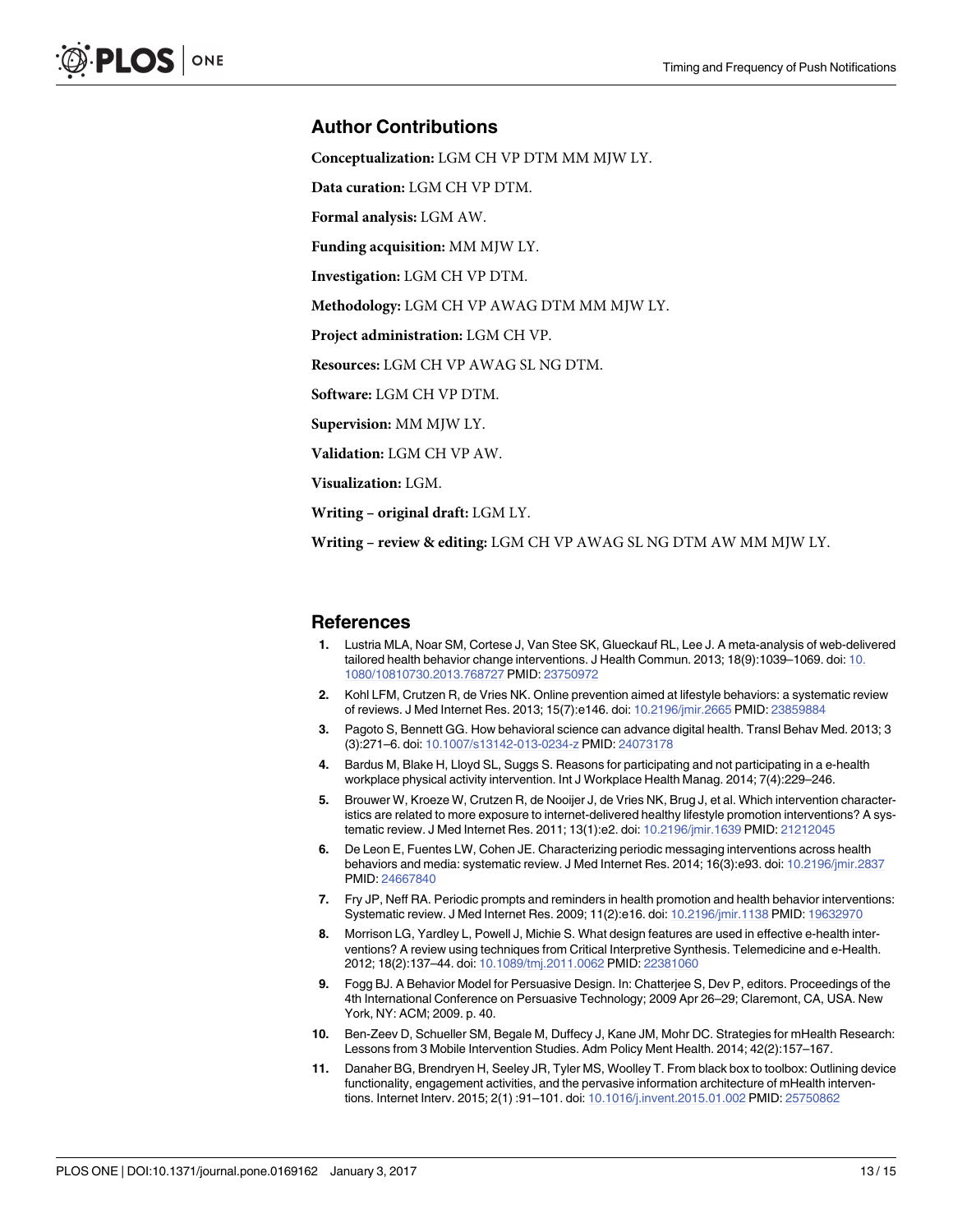- <span id="page-13-0"></span>**[12](#page-1-0).** Mohr DC, Burns MN, Schueller SM, Clarke G, Klinkman M. Behavioral intervention technologies: Evidence review and recommendations for future research in mental health. Gen Hosp Psychiatry. 2013; 35(4):332–8. doi: [10.1016/j.genhosppsych.2013.03.008](http://dx.doi.org/10.1016/j.genhosppsych.2013.03.008) PMID: [23664503](http://www.ncbi.nlm.nih.gov/pubmed/23664503)
- **[13](#page-1-0).** Morrison LG, Hargood C, Lin SX, Dennison L, Joseph J, Hughes S, et al. Understanding usage of a hybrid website and smartphone app for weight management: a mixed-methods study. J Med Internet Res. 2014; 16(10):e201. doi: [10.2196/jmir.3579](http://dx.doi.org/10.2196/jmir.3579) PMID: [25355131](http://www.ncbi.nlm.nih.gov/pubmed/25355131)
- **[14](#page-1-0).** Pielot M, Church K, de Oliveira R. An in-situ study of mobile phone notifications. In: Quigley A, Diamond S, Irani P, Subramanian S, editors. Proceedings of the 16th International Conference on Human-Computer Interaction with Mobile Devices & Services; 2014 Sep 23–26; Tornoto, ON, Canada. New York, NY: ACM; 2014. p. 233–242.
- **[15](#page-1-0).** Suggs S, Blake H, Bardus M, Lloyd S. Effects of text messaging in addition to emails on physical activity among university and college employees in the UK. J Health Serv Res Policy. 2013; 18(Suppl. 1):56– 64.
- **[16](#page-1-0).** Dennison L, Morrison L, Conway G, Yardley L. Opportunities and challenges for smartphone applications in supporting health behavior change: qualitative study. J Med Internet Res. 2013; 15(4):e86. doi: [10.2196/jmir.2583](http://dx.doi.org/10.2196/jmir.2583) PMID: [23598614](http://www.ncbi.nlm.nih.gov/pubmed/23598614)
- **[17](#page-3-0).** Bentley F, Tollmar K. The power of mobile notifications to increase wellbeing logging behavior. Proceedings of the SIGCHI Conference on Human Factors in Computing Systems; 2013 Apr 27 –May 02; Paris, France. New York: ACM; 2013.
- **18.** Fukuoka Y, Lindgren T, Jong S. Qualitative exploration of the acceptability of a mobile phone and pedometer-based physical activity program in a diverse sample of sedentary women. Public Health Nurs. 2012; 29(3):232–240. doi: [10.1111/j.1525-1446.2011.00997.x](http://dx.doi.org/10.1111/j.1525-1446.2011.00997.x) PMID: [22512424](http://www.ncbi.nlm.nih.gov/pubmed/22512424)
- **[19](#page-1-0).** Marshall AL. Challenges and opportunities for promoting physical activity in the workplace. J Sci Med Sport. 2004; 7(1):60–66.
- **[20](#page-1-0).** Fischer JE, Yee N, Bellotti V, Good N, Benford S, Greenhalgh C. Effects of content and time of delivery on receptivity to mobile interruptions. In: de Sá M, Carrico L, Correia N, editors. Proceedings of the 12th International Conference on Human Computer Interaction with Mobile Devices and Services; 2010 Sep 07–10; Lisbon, Portugal. New York, NY: ACM; 2010. p. 103–112.
- **[21](#page-1-0).** Riley WT, Serrano KJ, Nilsen W, Atienza AA. Mobile and Wireless Technologies in Health Behavior and the Potential for Intensively Adaptive Interventions. Curr Opin Psychol. 2015; 5: 67–71. doi: [10.1016/j.](http://dx.doi.org/10.1016/j.copsyc.2015.03.024) [copsyc.2015.03.024](http://dx.doi.org/10.1016/j.copsyc.2015.03.024) PMID: [26086033](http://www.ncbi.nlm.nih.gov/pubmed/26086033)
- **[22](#page-1-0).** Fischer JE, Greenhalgh C, Benford S. Investigating episodes of mobile phone activity as indicators of opportune moments to deliver notifications. In: Byland M, Juhlin O, Fernaeus Y, editors. Proceedings of the 13th International Conference on Human Computer Interaction with Mobile Devices and Service; 2011 Aug 30 –Sep 02; Stockholm, Sweden. New York, NY: ACM; 2011. p. 181–190.
- **23.** Fogarty J, Hudson SE, Atkeson CG, Avragami D, Forlizzi J, Kiesler S, et al. Predicting human interruptibility with sensors. ACM Trans Comput-Hum Interact. 2005; 12(1):119–146.
- **[24](#page-3-0).** Pejovic V, Musolesi, M. InterruptMe. In: Brush AJ, Friday A, Kientz J, Scott J, Song J, editors. Proceedings of the 2014 ACM International Joint Conference on Pervasive and Ubiquitous Computing; 2014 Sep 13–17; Seattle, WA, USA. New York, NY: ACM; 2014. p. 897–908.
- **[25](#page-10-0).** Pielot M, de Oliveira R, Kwak H, Oliver N. Didn't you see my message? In: Jones M, Palanque P, Schmidt A, Grossman T, editors. Proceedings of the SIGCHI Conference on Human Factors in Computing Systems; 2014 Apr 26 –May 01; Toronto, ON, Canada. New York, NY: ACM; 2014. p. 3319–3328.
- **[26](#page-1-0).** Sarker H, Sharmin M, Ali AA, Rahman M, Bari R, Hossain SM, et al. Assessing the Availability of Users to Engage in Just-in-Time Intervention in the Natural Environment. In: Brush AJ, Friday A, Kientz J, Scott J, Song J, editors. Proceedings of the 2014 ACM International Joint Conference on Pervasive and Ubiquitous Computing; 2014 Sep 13–17; Seattle, WA, USA. New York, NY: ACM; 2014. p. 909–920.
- **[27](#page-2-0).** Hoffmann TC, Glasziou PP, Boutron I, Milne R, Perera R, Moher D, et al. Better reporting of interventions: template for intervention description and replication (TIDieR) checklist and guide. BMJ. 2014; 348:g1687. doi: [10.1136/bmj.g1687](http://dx.doi.org/10.1136/bmj.g1687) PMID: [24609605](http://www.ncbi.nlm.nih.gov/pubmed/24609605)
- **[28](#page-2-0).** Tong A, Sainsbury P, Craig J. Consolidated criteria for reporting qualitative research (COREQ): a 32 item checklist for interviews and focus groups. Int J Qual Health Care. 2007; 19(6):349–357. doi: [10.](http://dx.doi.org/10.1093/intqhc/mzm042) [1093/intqhc/mzm042](http://dx.doi.org/10.1093/intqhc/mzm042) PMID: [17872937](http://www.ncbi.nlm.nih.gov/pubmed/17872937)
- **[29](#page-2-0).** Lu H, Yang J, Liu Z, Lane ND, Choudhury T, Campbell AT. The Jigsaw continuous sensing engine for mobile phone applications. In: Beutal J, Ganesan D, Stankovic J, editors. Proceedings of the 8th ACM Conference on Embedded Networked Sensor Systems; 2010 Nov 03–05; Zurich, Switzerland. New York, NY: ACM; 2010. p. 71–84.
- **[30](#page-3-0).** Lathia N, Rachuri K, Mascolo C, Roussos G. Open source smartphone libraries for computational social science. In: Mattern F, Santini S, Canny JF, Lanheinrich M, Rekimoto J, editors. Proceedings of the